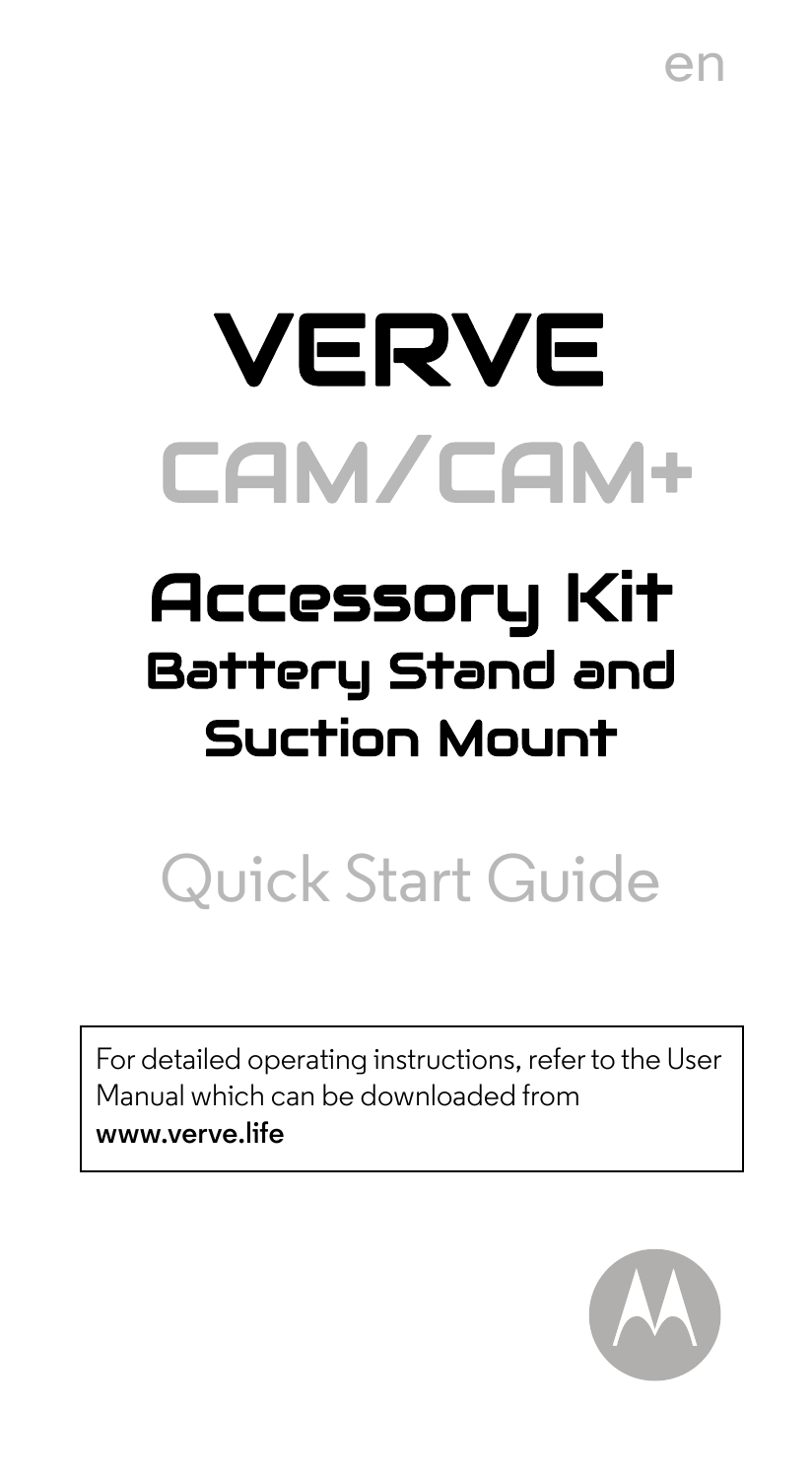# **Box Contents**

- 1 x Battery Stand
- 1 x Detachable Base (for Battery Stand)
- 1 x Suction Mount
- 5V 1.5A AC/DC micro USB power adapter

*Additional accessories for other home or outdoor activities can be purchased separately from www.verve.life*

## **Battery Stand & Detachable Base**



- 1. Button for locking the VerveCam<br>2. VerveCam (not included in the ad
- 2. VerveCam (not included in the accessory kit, sold separately)
- 3. Detachable base<br>4. Battery level butte
- Battery level button. Press to show battery level
- 5. micro USB socket<br>6. Battery level indic
- 6. Battery level indicators<br>7. Standard universal scre
- Standard universal screw mount. The battery stand can work with other accessories, such as window mount, bike mount, helmet mount and head mount.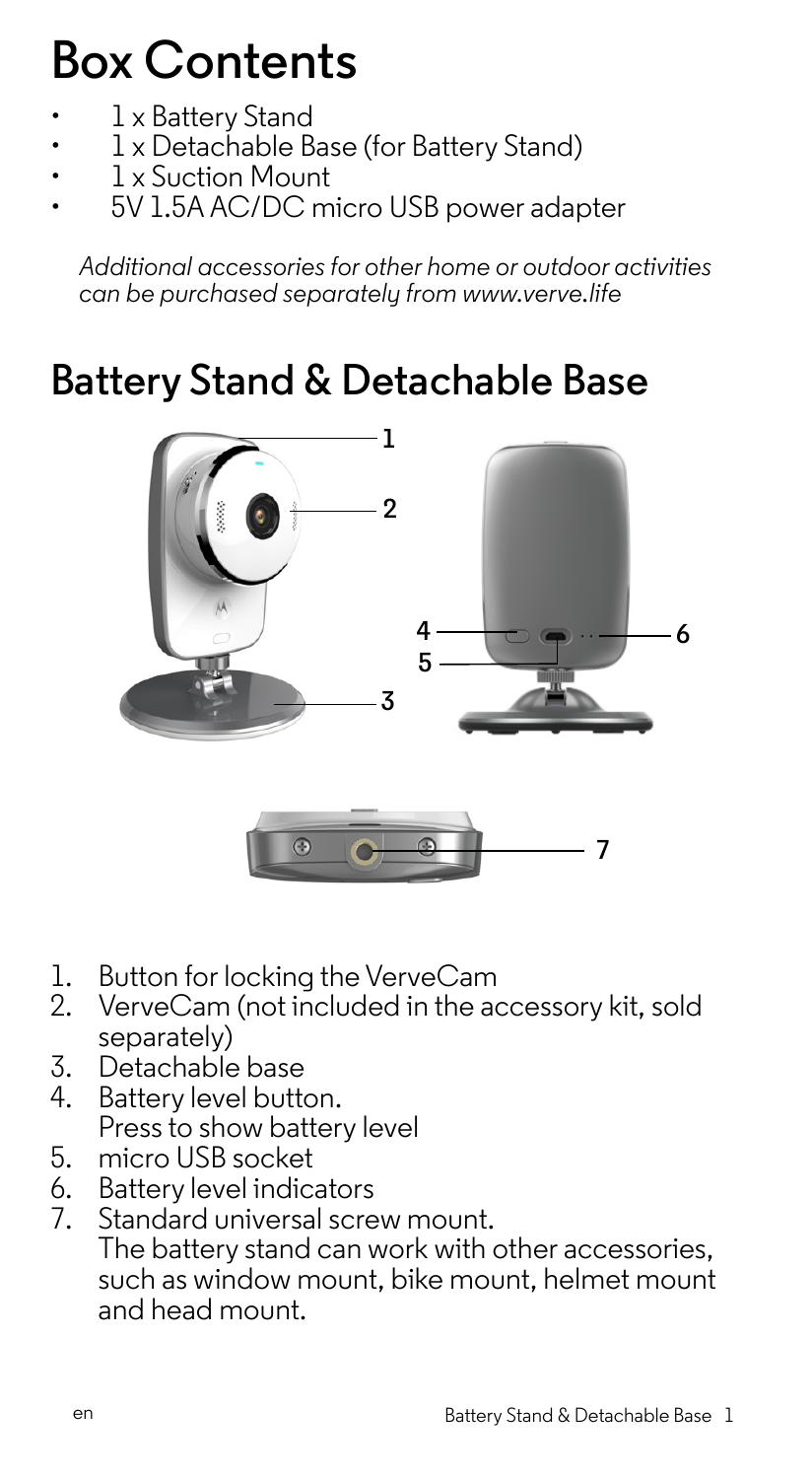# **Using the Battery Stand**

### **Attaching the detachable base to the Battery Stand**

- 1. Look for a threaded hole in the bottom of the Battery Stand.
- 2. Screw the base to the Battery Stand until they are snugly joined.

The Battery Stand can fully rotate and tilt forward/backward when attached to the base.

3. Screw the Suction Mount to the Battery Stand if you want to put it on the windscreen or window.

### **Charging the Battery Stand**

- 1. Connect the supplied power adapter to a mains power socket and insert the plug into the micro USB socket at the back of the Battery Stand.
- 2. The battery level indicators (3 LEDs) will light up progressively when charging.
- 3. All the 3 LEDs will light up when it is fullycharged.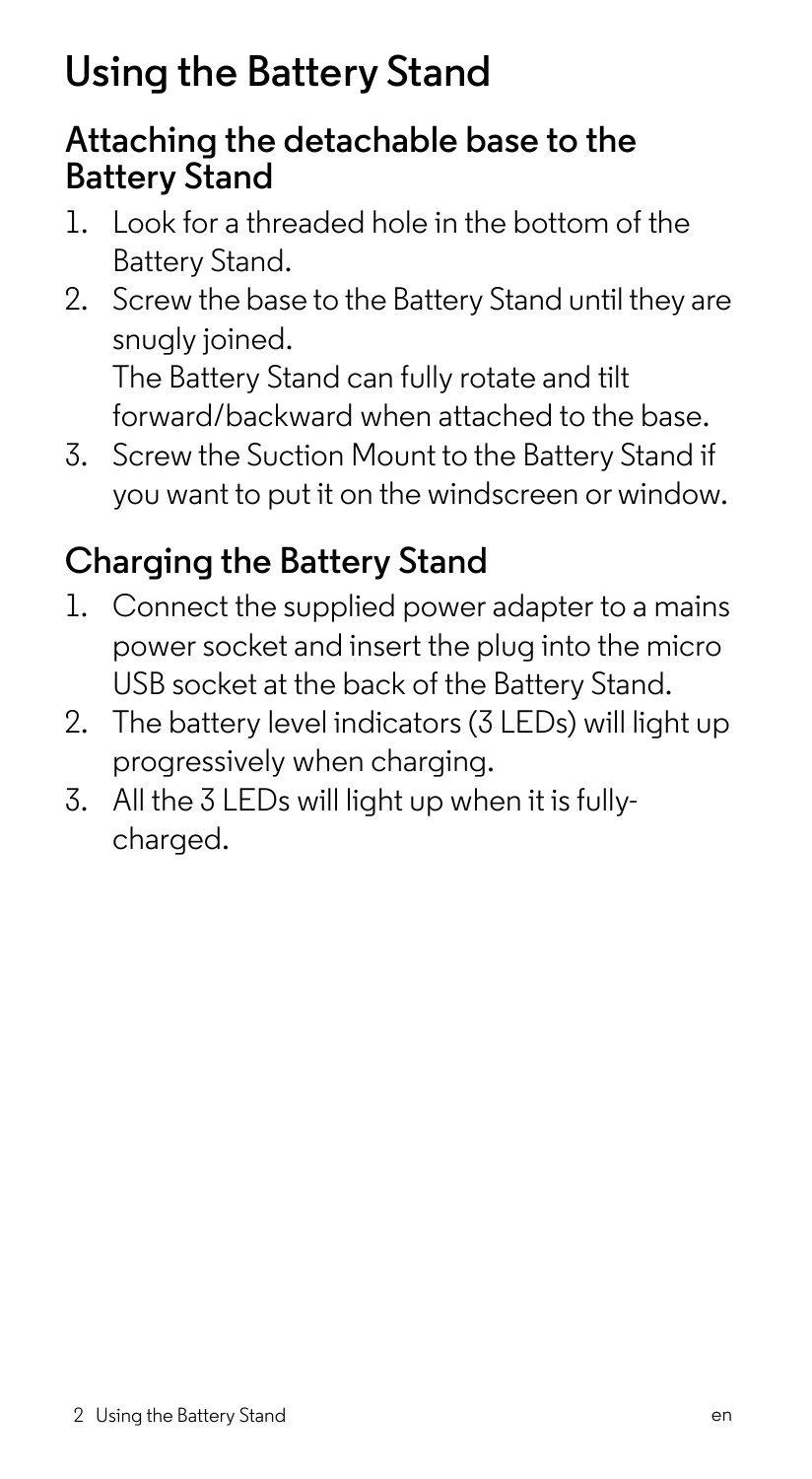# **Charging the VerveCam**

- 1. Connect VerveCam to the Battery Stand and lock it securely.
- 2. Connect the supplied power adapter to mains power socket and insert the plug into the micro USB socket at the back of the Battery Stand.
- 3. VerveCam and the Battery Stand will be charged at the same time.
- 4. All the 3 battery level indicators will light up when VerveCam is fully-charged (if the Battery Stand is connected to a mains power socket).

### **Checking battery level on the Battery Stand**

- 1. Press the battery level button once.
- 2. The battery level indicators (3 LEDs) will light up. where 1 LED = LOW, 2 LEDs = MEDIUM, 3 LEDs  $= HIGH$ ).
- 3. The battery level indicators will flash 3 times if the Battery Stand is not connected to a mains power socket.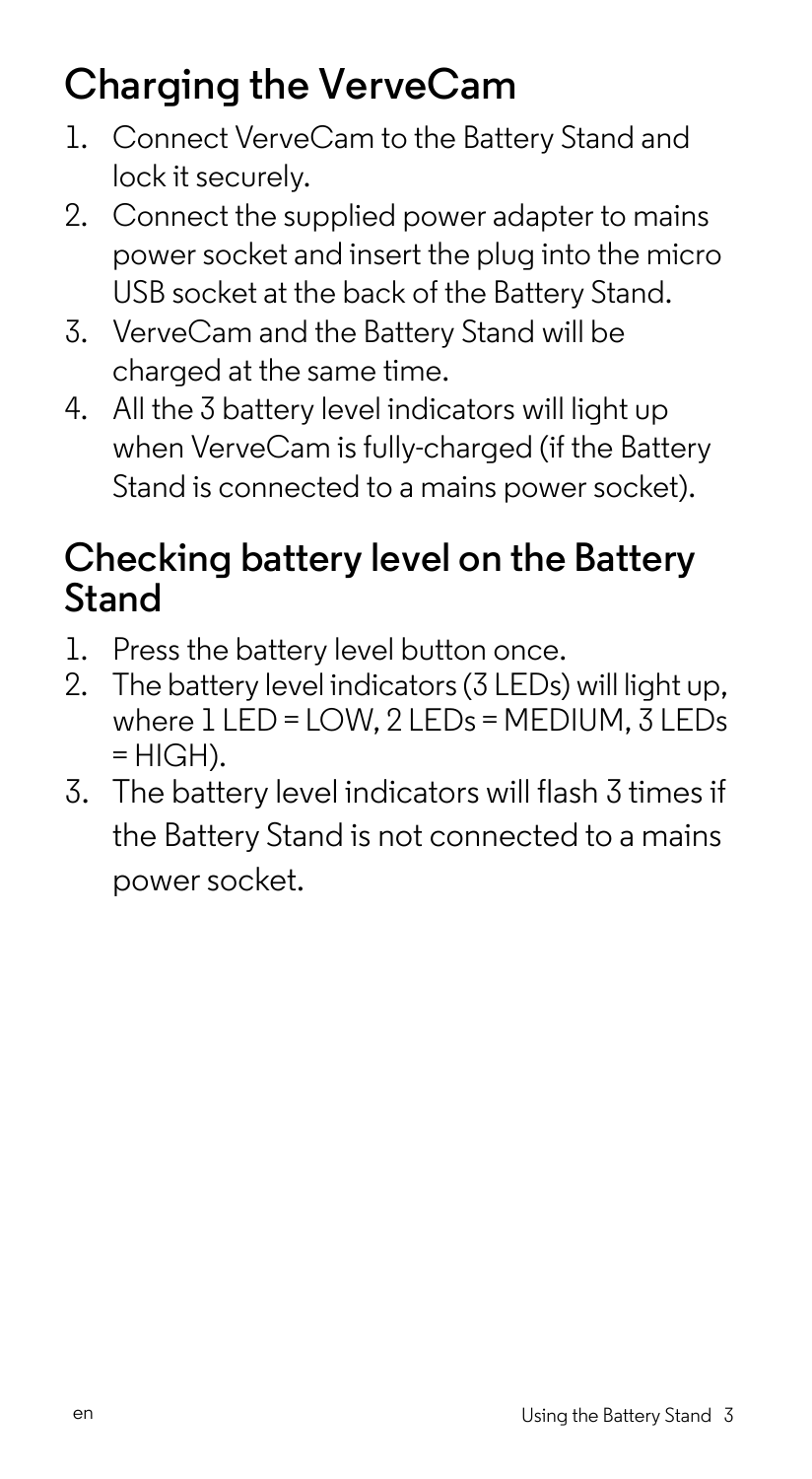### **Suction Mount**



The suction mount supports 360 degree tilt, turn and rotation. It comes with a strong suction cup that will adhere to most smooth flat surfaces, and is compatible with most digital cameras that have a standard 1/4" tripod screw mount.

- 1. Attach your VerveCam to its universal tripod mount.
- 2. Screw the universal tripod mount to the suction mount and stick the suction cup to a smooth surface.
- 3. To get extra suction, press down the lever on the suction mount to lock it in place. To remove, pull up the lever to release and then use the tab to break the suction.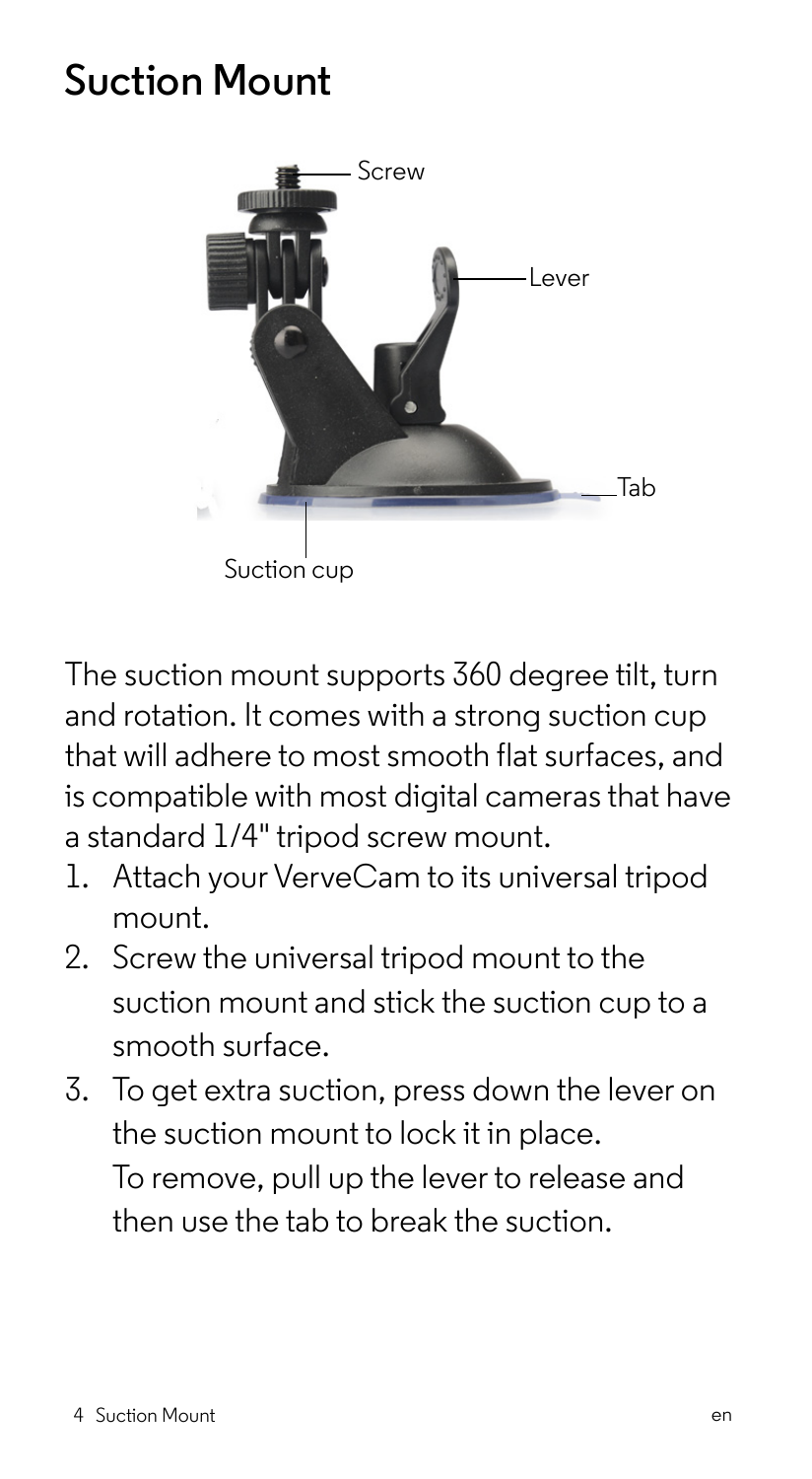# **Help & more**

### **If your product is not working properly....**

- 1. Read this Quick Start Guide or the User Manual.<br>2. Visit our website: www.yerve.life/contact
- 2. Visit our website: www.verve.life/contact

### Contact Customer Service at

| For UK:              | +44 (0) 844 557 0890 (UK only)*<br>*Calls cost 7p per minute plus your telephone<br>company's access charge<br>+44 (0) 8187 62092 (ROI) |                                                   |  |
|----------------------|-----------------------------------------------------------------------------------------------------------------------------------------|---------------------------------------------------|--|
| For Europe:          | +49 (0) 1805 938 802                                                                                                                    |                                                   |  |
| For South<br>Africa: | Safe Motion<br>Solutions                                                                                                                | 011 791 7225                                      |  |
| For Dubai:           | Life Time Trendz<br>General Trading<br>ПC                                                                                               | info@lifetrendzme.com<br>+971 4321 6166           |  |
| For Turkey:          | Müşteri Hizmetleri                                                                                                                      | teknikservis@oztelkum.com.tr<br>+90 212 297 35 00 |  |
| For Singapore:       | Alcom SG                                                                                                                                | +65 6841 2668                                     |  |
| For Hong<br>Kong:    | <b>HK Good Century</b>                                                                                                                  | +(852)3619 6499                                   |  |
| For China:           | China MT Digital                                                                                                                        | 400-889-9090                                      |  |

#### **Consumer Products and Accessories Limited Warranty**

Thank you for purchasing this Motorola branded product manufactured under license by Binatone Electronics International LTD ("BINATONE").

#### *What Does this Warranty Cover?*

Subject to the exclusions contained below, BINATONE warrants that this Motorola branded product ("Product") or certified accessory ("Accessory") sold for use with this product that it manufactured to be free from defects in materials and workmanship under normal consumer usage for the period outlined below. This Warranty is your exclusive warranty and is not transferable.

THIS WARRANTY GIVES YOU SPECIFIC LEGAL RIGHTS, AND YOU MAY HAVE OTHER RIGHTS THAT VARY BY STATE, PROV-INCE OR COUNTRY. FOR CONSUMERS WHO ARE COVERED BY CONSUMER PROTECTION LAWS OR REGULATIONS IN THEIR COUNTRY OF PURCHASE OR, IF DIFFERENT, THEIR COUNTRY OF RESIDENCE, THE BENEFITS CONFERRED BY THIS LIMITED WARRANTY ARE IN ADDITION TO ALL RIGHTS AND REMEDIES CONVEYED BY SUCH CONSUMER PROTEC-TION LAWS AND REGULATIONS. FOR A FULL UNDERSTAND-ING OF YOUR RIGHTS YOU SHOULD CONSULT THE LAWS OF YOUR COUNTRY, PROVINCE OR STATE.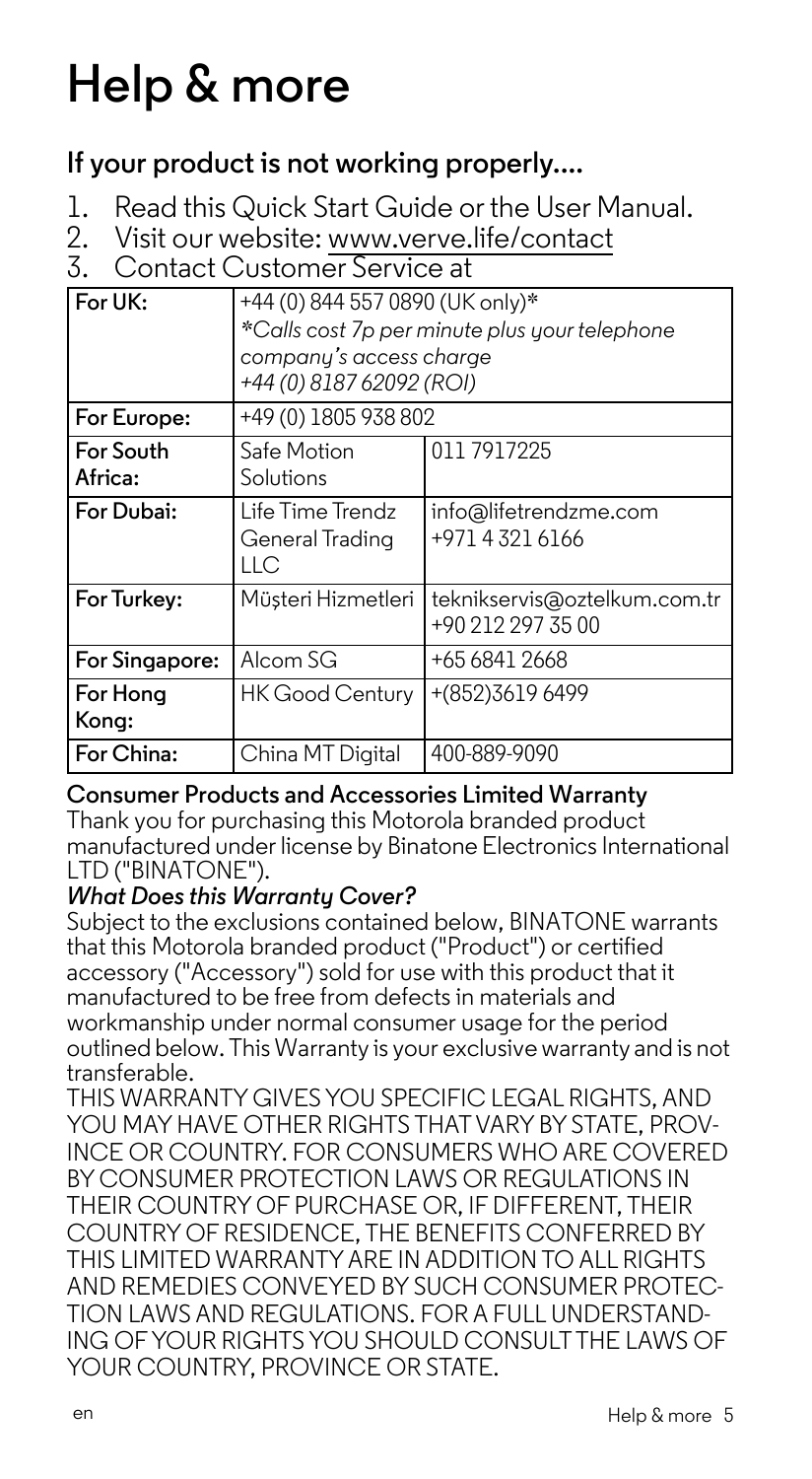#### *Who is covered?*

This Warranty extends only to the first consumer purchaser, and is not transferable.

#### *What will BINATONE do?*

BINATONE or its authorised distributor at its option and within a commercially reasonable time, will at no charge repair or replace any Products or Accessories that does not conform to this Warranty. We may use functionally equivalent reconditioned/ refurbished/ pre-owned or new Products, Accessories or parts. *What Other Limitations Are There?*

ANY IMPLIED WARRANTIES, INCLUDING WITHOUT LIMITATION THE IMPLIED WARRANTIES OF MERCHANTARILITY AND FITNESS FOR A PARTICULAR PURPOSE, SHALL BE LIMITED TO THE DURATION OF THIS LIMITED WARRANTY, OTHERWISE THE REPAIR OR REPLACEMENT PROVIDED UNDER THIS EXPRESS LIMITED WARRANTY IS THE EXCLUSIVE REMEDY OF THE CONSUMER, AND IS PROVIDED IN LIEU OF ALL OTHER WARRANTIES, EXPRESS OR IMPLIED. IN NO EVENT SHALL MOTOROLA OR BINATONE BE LIABLE, WHETHER IN CONTRACT OR TORT (INCLUDING NEGLIGENCE) FOR DAMAGES IN EXCESS OF THE PURCHASE PRICE OF THE PRODUCT OR ACCESSORY, OR FOR ANY INDIRECT, INCIDENTAL, SPECIAL OR CONSEQUENTIAL DAMAGES OF ANY KIND, OR LOSS OF REVENUE OR PROFITS, LOSS OF BUSINESS, LOSS OF INFORMATION OR OTHER FINANCIAL LOSS ARISING OUT OF OR IN CONNECTION WITH THE ABILITY OR INABILITY TO USE THE PRODUCTS OR ACCESSORIES TO THE FULL EXTENT THESE DAMAGES MAY BE DISCLAIMED BY LAW. Some jurisdictions do not allow the limitation or exclusion of incidental or consequential damages, or limitation on the length of an implied warranty, so the above limitations or exclusions may not apply to you. This Warranty gives you specific legal rights, and you may also have other rights that vary from one jurisdiction to another.

| <b>Products Covered</b>                                               | <b>Length of Coverage</b>                                                                                                          |
|-----------------------------------------------------------------------|------------------------------------------------------------------------------------------------------------------------------------|
| Consumer Products                                                     | One (1) year from the date of the<br>products original purchase by the<br>first consumer purchaser of the<br>product.              |
| Consumer Accessories                                                  | Ninety (90) days from the date of the<br>accessories original purchase by the<br>first consumer purchaser of the<br>product.       |
| Consumer Products and<br>Accessories that are<br>Repaired or Replaced | The balance of the original warranty<br>or for Ninety (90) days from the date<br>returned to the consumer,<br>whichever is longer. |

#### **Exclusions**

**Normal Wear and Tear.** Periodic maintenance, repair and replacement of parts due to normal wear and tear are excluded from coverage.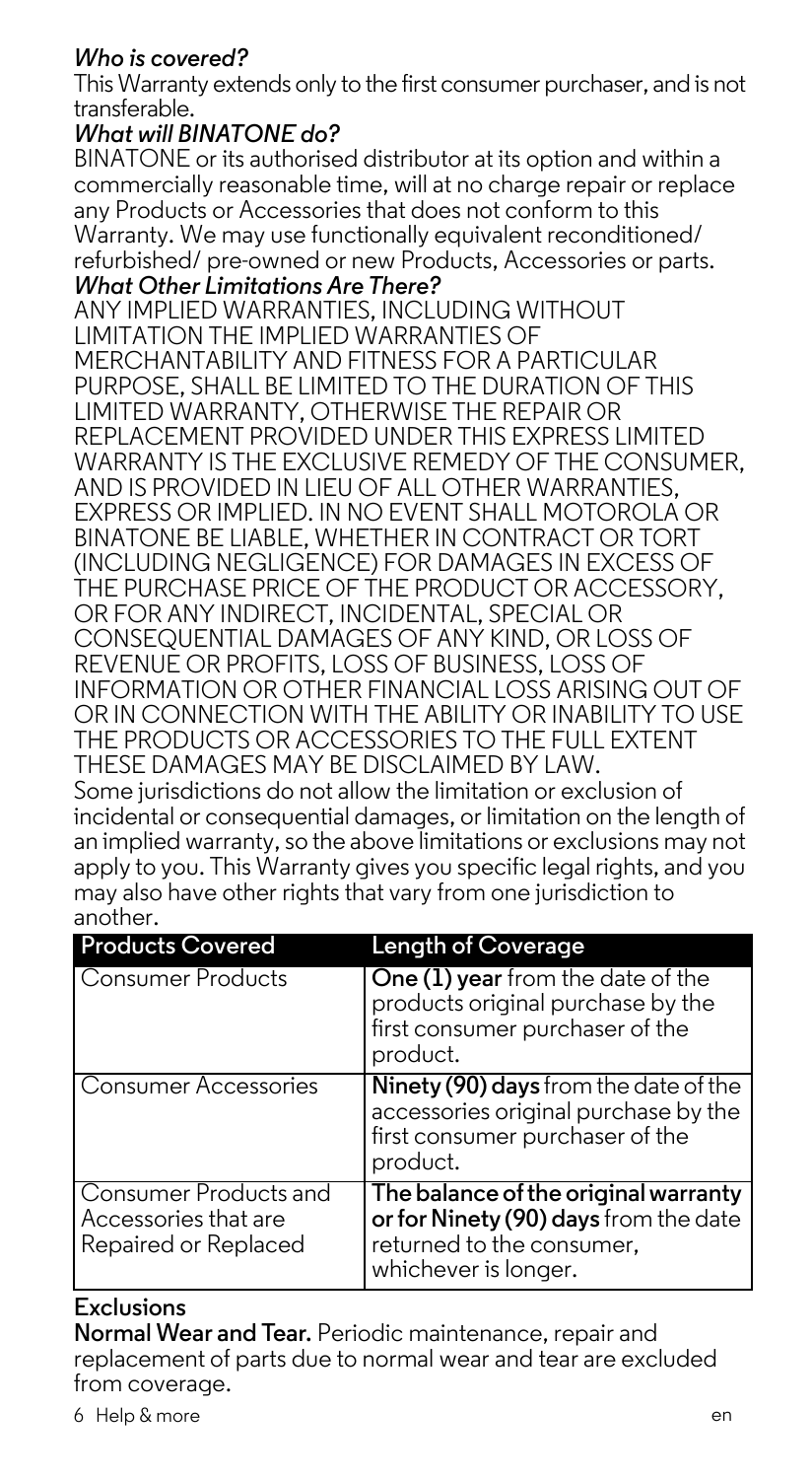**Batteries.** Only batteries whose fully charged capacity falls below 80% of their rated capacity and batteries that leak are covered by this Warranty.

**Abuse & Misuse.** Defects or damage that result from: (a) improper operation, storage, misuse or abuse, accident or neglect, such as physical damage (cracks, scratches, etc.) to the surface of the product resulting from misuse; (b) contact with liquid, water, rain, extreme humidity or heavy perspiration, sand, dirt or the like extreme heat, or food; (c) use of the Products or Accessories for commercial purposes or subjecting the Product or Accessory to abnormal usage or conditions; or (d) other acts which are not the fault of MOTOROLA or BINATONE, are excluded from coverage. **Use of Non-Motorola branded Products and Accessories.** Defects or damage that result from the use of Non-Motorola branded or certified Products or Accessories or other peripheral equipment are excluded from coverage.

**Unauthorised Service or Modification.** Defects or damages resulting from service, testing, adjustment, installation, maintenance, alteration, or modification in any way by someone other than MOTOROLA, BINATONE or its authorised service centres, are excluded from coverage.

**Altered Products.** Products or Accessories with (a) serial numbers or date tags that have been removed, altered or obliterated; (b) broken seals or that show evidence of tampering; (c) mismatched board serial numbers; or (d) nonconforming or non-Motorola branded housings, or parts, are excluded from coverage.

**Communication Services.** Defects, damages, or the failure of Products or Accessories due to any communication service or signal you may subscribe to or use with the Products or Accessories is excluded from coverage.

| How to Obtain Warranty Service or Other Information? |  |
|------------------------------------------------------|--|
|------------------------------------------------------|--|

To obtain service or information, please call:

| For UK:              | +44 (0) 844 557 0890 (UK only)*<br>*Calls cost 7p per minute plus your telephone com-<br>pany's access charge<br>+44 (0) 8187 62092 (ROI) |                                                   |
|----------------------|-------------------------------------------------------------------------------------------------------------------------------------------|---------------------------------------------------|
| For Europe:          | +49 (0) 1805 938 802                                                                                                                      |                                                   |
| For South<br>Africa: | Safe Motion<br>Solutions                                                                                                                  | 011 791 7225                                      |
| For Dubai:           | Life Time Trendz<br>General Trading<br>ПC                                                                                                 | info@lifetrendzme.com<br>+971 4 321 6166          |
| For Turkey:          | Müsteri Hizmetleri                                                                                                                        | teknikservis@oztelkum.com.tr<br>+90 212 297 35 00 |
| For Singapore:       | Alcom SG                                                                                                                                  | +65 6841 2668                                     |

You will receive instructions on how to ship the Products or Accessories at your expense and risk, to a BINATONE Authorised Repair Centre.

To obtain service, you must include: (a) the Product or Accessory; (b) the original proof of purchase (receipt) which includes the date,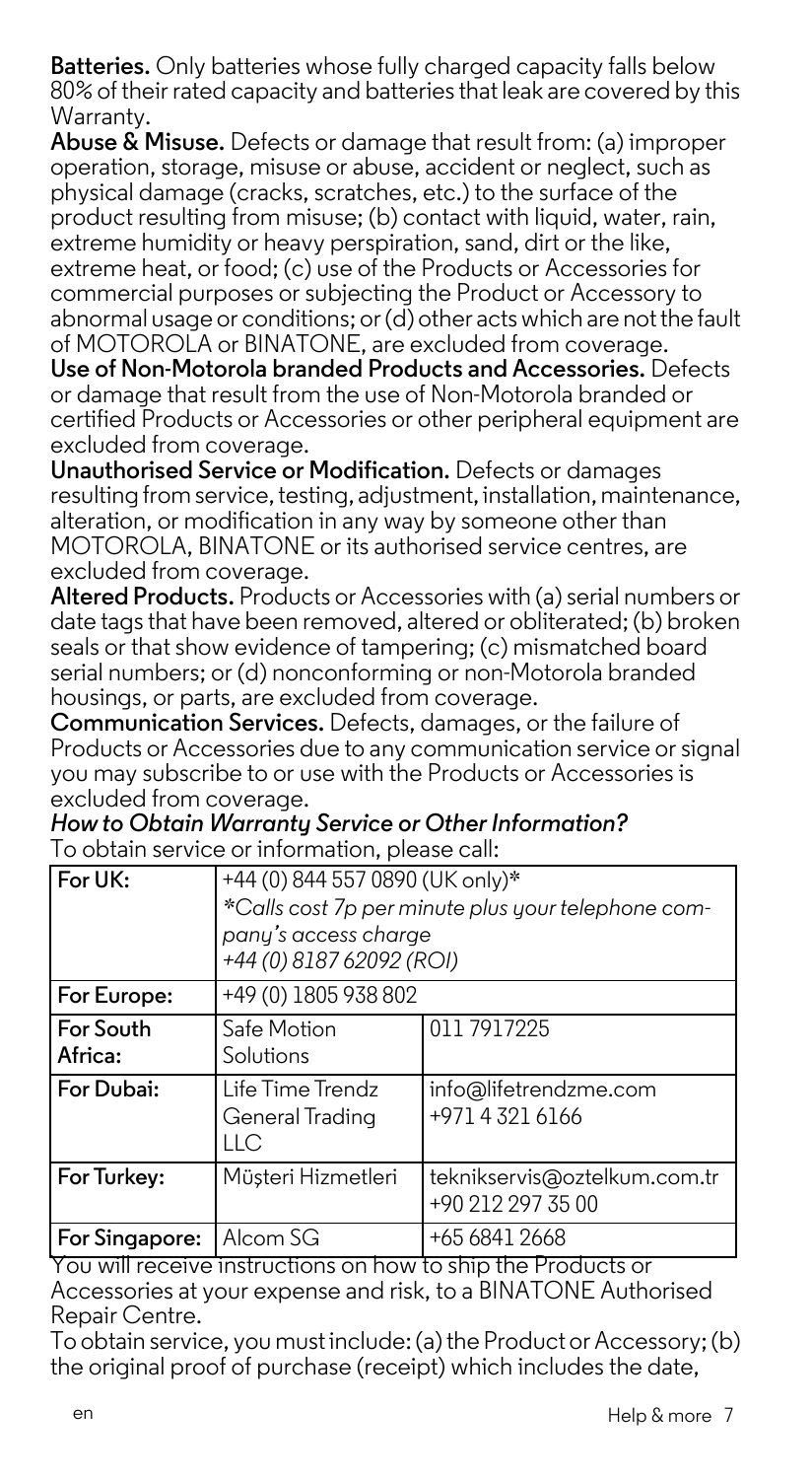place and seller of the Product; (c) if a warranty card was included in your box, a completed warranty card showing the serial number of the Product; (d) a written description of the problem; and, most importantly; (e) your address and telephone number.

These terms and conditions constitute the complete warranty agreement between you and BINATONE regarding the Products or Accessories purchased by you, and supersede any prior agreement or representations, including representations made in any literature publications or promotional materials issued by BINATONE or representations made by any agent employee or staff of BINATONE, that may have been made in connection with the said purchase.

# CE DECLARATION  $\epsilon$

This product is in compliance with the essential requirements and other relevant provisions of the R&TTE directive 1999/5/EC. Download User Guide from website: **www.verve.life**